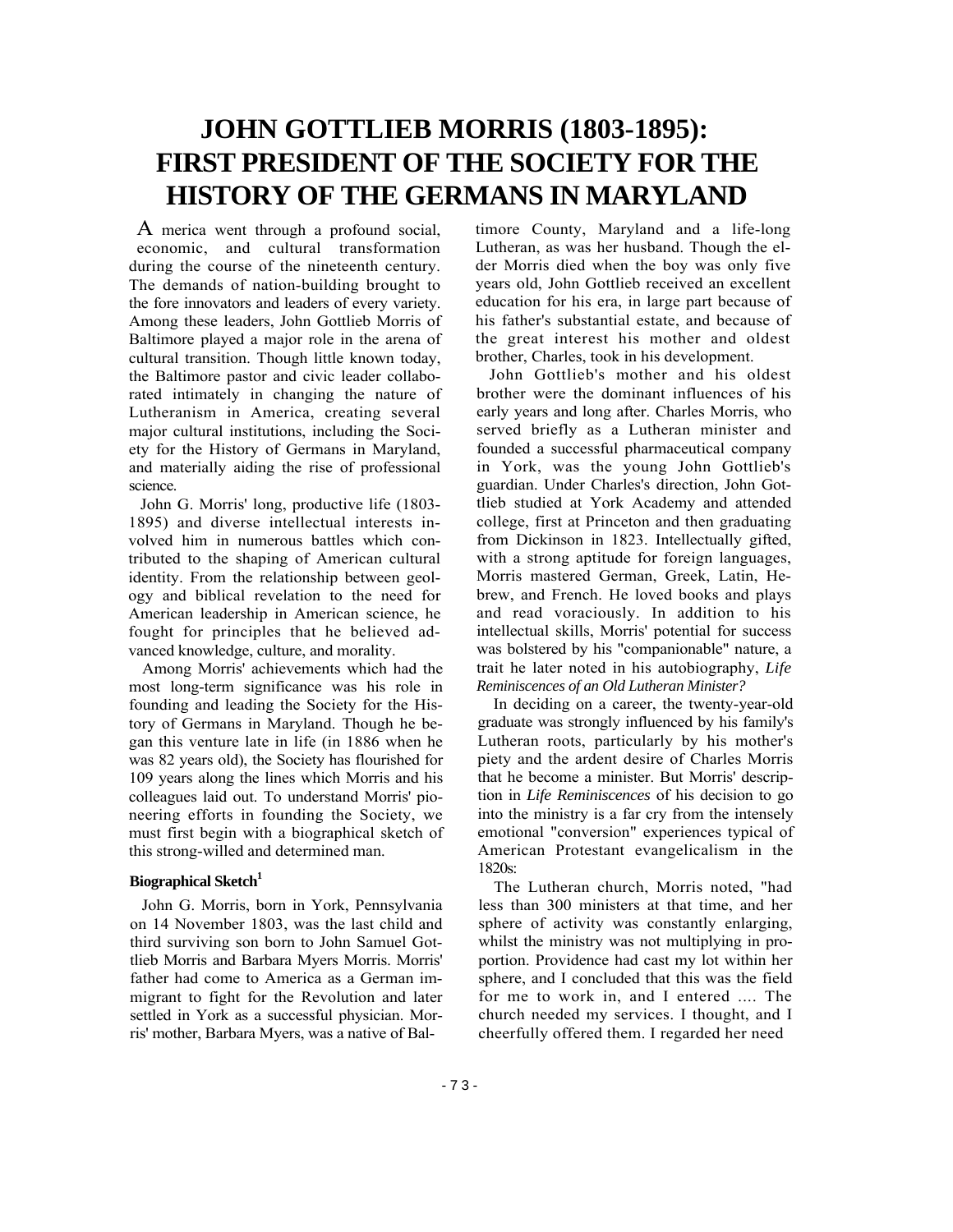#### *John Gottlieb Morris*

as equivalent to a call from her, and hence I concluded it was the divine will."<sup>3</sup>

Morris' decision was rational, though undoubtedly sincere, and was marked by emotional restraint and intellectual balance, qualities which became hallmarks of his life and career.

Because the Lutheran church did not have a seminary, Morris' theological training was eclectic and spotty, an experience typical for many clergymen of the period. For two years, he studied in New Market, Virginia with Samuel Simon Schmucker, perhaps the best educated Lutheran clergyman of the day. He next studied briefly with the Moravians in Pennsylvania and then spent seven months at the Presbyterian church's Princeton Seminary. He spent a brief time in the fall of 1826 at the new Lutheran Theological Seminary at Gettysburg before he received a call from a recently organized, struggling church in Baltimore, First English Lutheran Church.

Within a year after coming to Baltimore, Morris married Eliza Hay, daughter of a prominent York family. Devoted to his family, the Morrises had ten children, of whom four daughters survived to adulthood. Eliza Hay Morris died in 1875 at the age of sixty-eight.

Referred to as the "Nestor" of progressive, English-speaking Lutheranism in Baltimore, Morris was primarily responsible for the transformation of the church's image in the eyes of Baltimoreans. In his thirty-three years of service at First English (1827-1860), Morris increased the congregation from a few dozen to an average of 260 communicants. He helped found two other English-speaking churches before the Civil War (Second and Third English). In the decades after he left First English, Morris continued active parish work with part-time calls to Third English and to St. Paul's in Lutherville, which he had helped organize in 1856.

During his sixty-nine-year career as a clergyman, John G. Morris was elected president of the Maryland Synod seven times and twice chosen head of the first national Lutheran church body, the General Synod. Morris also served almost fifty years on the governing boards of the

two Lutheran institutions at Gettysburg, the Seminary and Pennsylvania College (today known as Gettysburg College). He remained closely identified with the cause of Lutheran education throughout his career. Morris played a prominent role in the "new measures" controversy and in the bitter struggle over the nature of "American Lutheranism," eventually leading the moderate conservatives in the General Synod to victory over revivalists in the confessional battle.

John G. Morris' civic and intellectual pursuits reflected his multi-faceted talents and interests. An early member of the Maryland Historical Society, he established the Society's library and extensive natural history collection. Morris served as the first librarian of George Peabody's new philanthropic institute in Baltimore and, within six years, he created a 25,000-volume research library which combined the best European and American works.

With a personal library of over 300 volumes, Morris kept apprised of the latest developments in German theology, science and culture. His wide-ranging intellect and curiosity manifested themselves in the hundreds of books, pamphlets and articles, which he wrote on a number of topics. The topics included Luther, the Reformation era, German contributions to western civilization, Maryland history, and that recurrent nineteenth-century debate, science and religion.

Let us turn now to those activities of cultural leadership which culminated in Morris' founding of the Society for the History of the Germans in Maryland.

#### **Culture's Builder**

As urban life in America steadily developed and expanded throughout the nineteenth century, one major aspect of this maturation was the establishment and growth of important cultural and educational institutions. Throughout the decades of his active church work, John G. Morris carried out a significant role in local, regional, and national cultural life. As a civic leader, collector, and author, Morris became intimately involved with educational institutions (the Seminary and College at Gettys-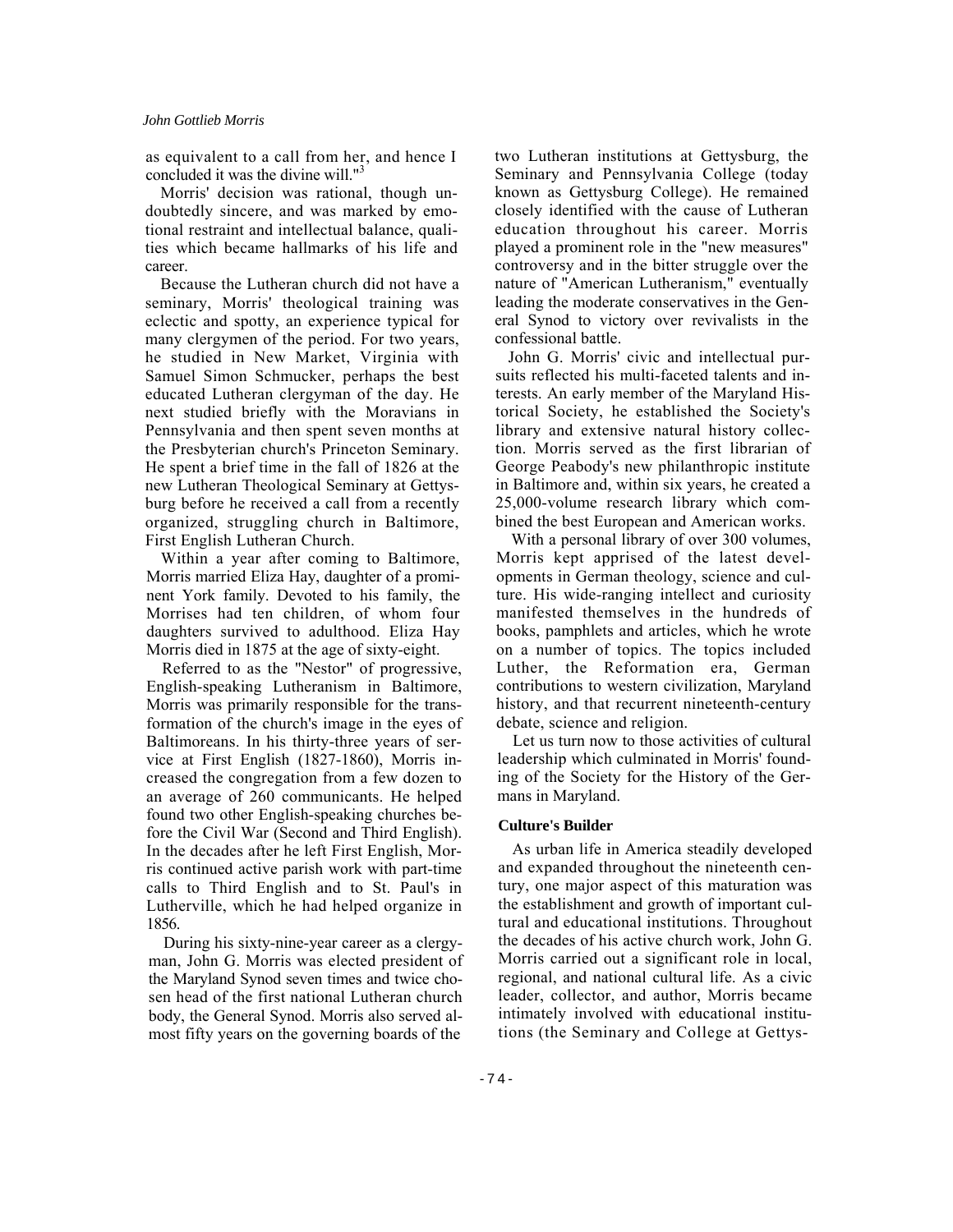John G. Morris' avid interest in natural history, particularly in the entomological study of butterflies, formed much of the basis of his work at the Seminary and College at Gettysburg. Between 1844 and 1848, Morris taught at the College as a part-time zoology instructor. He worked to obtain the scientific apparatus and specimens he needed for his lectures. He wrote to Spencer F. Baird, his friend and, at that time, professor of natural history at Dickinson College, about his efforts and the reason for them. "I arrived here [Gettysburg] last Monday," Morris informed Baird, "and have ever since been laboriously engaged in arranging minerals, shells, and *diversairia* of the cabinet. . . . I lecture one hour each day in zoology and have succeeded thus far in interesting the youngsters very much."4

Morris' commitment to awakening student interest in natural science never faltered. He delivered numerous natural history lectures at the College during the 1860s and 1870s, and for over a quarter of a century, he gave the Seminary students a yearly series of lectures on "The Relations between Physical Science and Revealed Religion."<sup>5</sup> Morris' efforts to integrate natural science into the curriculum of the College and the Seminary reflected a national trend, which sought to make this branch of science a basic component in the liberal arts education provided by medium- and smallsized colleges. Morris and other like-minded educators hoped this would eventually stimulate interest in science throughout the nation.

In creating Pennsylvania College's natural history collection, John G. Morris devoted countless hours to acquiring and classifying numerous specimens. Within a year of commencing his efforts, Morris had acquired sixty-five bird specimens, ninety-two reptiles, ninety-seven fish and crustacea, 900 shells and 1100 insects.<sup>6</sup> Working on the collection expanded his knowledge of invertebrate animal anatomy and provided excellent illustrations for his lectures.

Morris' quest to understand the natural world included creating his own sizable collection through gathering, purchasing and exchanging specimens. He collected shells, fish and bird specimens, and many insects, particularly his beloved butterflies (lepidoptera). Morris attributed his stamina and good health to "my frequent ramblings in the fields and woods" in search of specimens.<sup>7</sup> In addition to his own efforts, Morris received substantial assistance from another Lutheran clergyman and scientist, John Bachman of Charleston, South Carolina. When the General Synod met at Charleston in April 1850, Bachman gave Morris all his folio volumes of botanical specimens. 8 By the end of his life, Morris' collection had grown to over  $7,000$  items  $-$  a rich source of scientific knowledge.

Morris also led students from the College and Seminary in forming the Linnaean Association, one of the first college natural history societies in the country. Under Morris' leadership, the Association enjoyed a decade and a half of achievement before the Civil War disrupted its activities. $9$  A major accomplishment involved construction of a building on the College's campus devoted to the study of natural history. As Morris noted, the first such building "conceived, designed, erected, and completed through the agency of the students."10 Morris' other achievements while directing the Association included editing an outstanding journal, *The Literary Record and Journal,* which provided a forum for getting scientific articles before educated segments of the American public; and creating a collection of natural history specimens, that Morris used in teaching and in furthering his own understanding of comparative anatomy.

Morris' election in 1851 to membership in the Maryland Historical Society marked the beginning of a long and fruitful relationship and signified recognition of his position as a civic leader. He held numerous positions and was elected president in 1895. Morris spoke for other men of his class when he expressed his belief that the proper role of an historical society was to "verify doubtful facts, develop and record unwritten events, correct popular er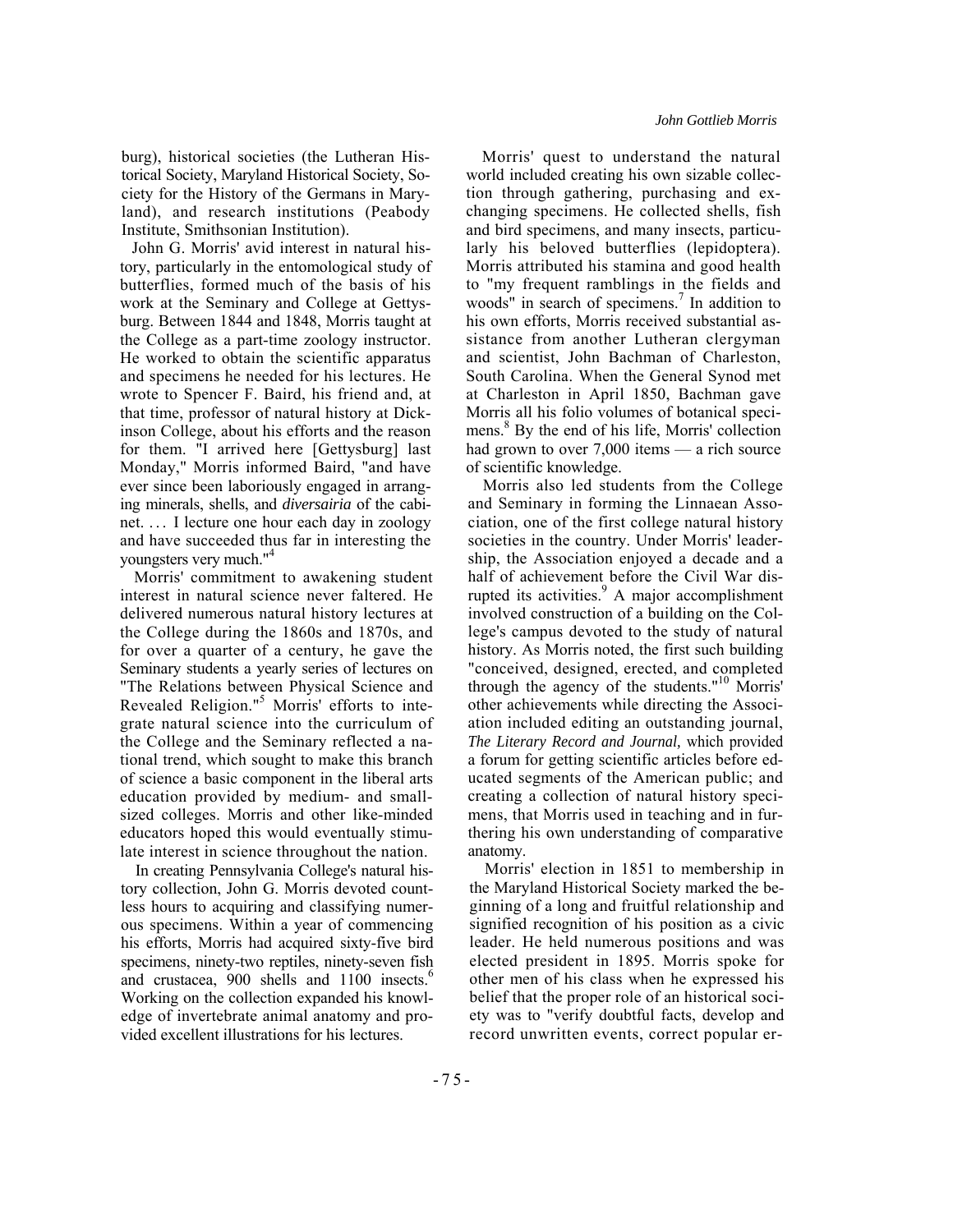rors, authenticate disputed dates . . . delineate the character and deeds of illustrious men."<sup>11</sup>

Morris' principal service at the Maryland Historical Society was to expand and improve the Society's library and natural science collection. For decades, Morris and his colleagues on the library committee worked assiduously to increase the holdings through a merger with the Library Company of Baltimore, purchases, and donations. By 1885, the library had grown to an impressive collection of over 20,000 volumes and pamphlets. $12$  A valuable collection open to the 500 members of the society and to interested Baltimoreans in general.

While working to build the library, Morris led the effort to create a natural history collection. He directed the Society's efforts to document the state's flora and fauna by acquiring animal, plant, and mineral specimens. Morris' work aided scientists in studying the state's geologic history and exploring the interaction between native plants and animals.

From the 1850's onward, John G. Morris became involved with yet another emerging cultural institution, the Smithsonian Institution in Washington, D.C. In addition to periodic lectures, Morris began publishing his major scientific works through the Smithsonian. His most valuable scientific publications, *The Catalogue of the Described Lepidoptera of North America* and a subsequent *Synopsis* describing lepidoptera active during the daytime and twilight hours, reflected Morris' abiding fascination with butterflies and his keen sense of the need for American scientists to study their country's natural history. These two works, published by the Smithsonian Institution in 1860 and 1862 respectively, show Morris' scholarly abilities at their best. Morris supplemented information, gleaned from studying and classifying his own specimens and from research in European and American reference works, with data his fellow entomologists shared with him. From these sources, he pulled together all the information then known about species of the North American lepidoptera.

As Morris divided the order of lepidoptera into its various families, genera and species, he followed commonly accepted scientific classifi-

cation schemes in organizing his material, carefully listed the authority for each item under review, and noted any reference work which described the item. The *Catalogue* and the *Synopsis* listed several thousand species previously described in a myriad of sources, and proved tremendously valuable reference tools."

Morris' peers in the scientific community acclaimed his compilations for their scholarly accuracy and practical usefulness. A fellow pioneer entomologist, William Henry Edwards, believed that "this [Morris' works] gave a start to American collectors and the work of describing new species went on brisker. " Herbert Osborn, professor of natural history and president of the Entomological Society of America, recognized the *Catalogue* as the only work of its era available to American students. Osborn expressed his debt to Morris when he wrote, "For many years it was the only work by which I could attempt to identify species after the few that were figured or described in popular works were covered."- Augustus R. Crote, a later expert on the lepidoptera, credited Morris' work with first acquainting him with the principles of taxonomy." These two works constituted John G. Morris' greatest scientific achievement.

Over the many active years of his career, John G. Morris received numerous marks of respect for his work as a scientist. Chosen as a founding member of the American Association for the Advancement of Science in 1848, he served for many years as the head of the Association's Entomology Section. Numerous scientific societies in American and Europe honored him with election as a member. The most prestigious included the American Philosophical Society, the Society of Natural History in Nuremberg, Germany, the Society of Northern Antiquarians in Stockholm, and the Royal Historical Society of London.

During the tumultuous Civil War period, John G. Morris remained a staunch Union supporter. During the difficult years of the 1860's, he embarked on another venture, which he hoped wound strengthen cultural bonds in the city and state. In July 1860, he left his pastorate at First English and became the first librarian of the newly established Peabody Institute.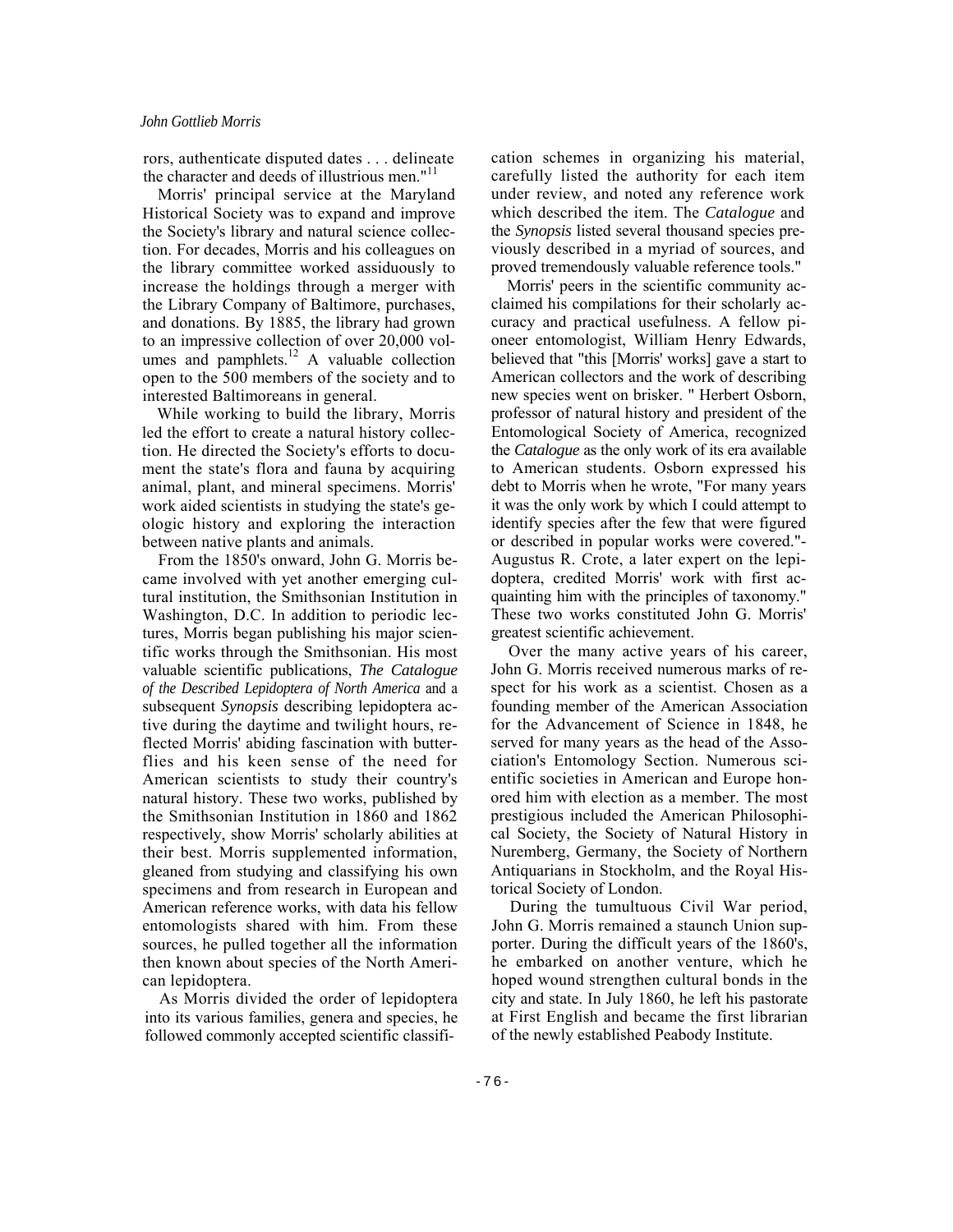An avid supporter of George Peabody's dream of creating a major cultural center in Baltimore, Morris labored for years to build a premier research collection. When the library formally opened to the public in 1866, it had over 25,000 books and thousands of pamphlets. Through his diligence and skill, Morris ensured the success of a major component of George Peabody's temple of culture. The library, operating in accordance with Morris' directives on cataloguing and preserving books, was on its way to becoming a major research facility.

In the decade following the Civil War, Morris devoted much of his energy to two historical societies which meant a great deal to him. As an ardent Lutheran, who hoped to see the badly divided church eventually reunite, John G. Morris put great store in the power of historical memory to serve as a unifying force. A founding member of the Lutheran Historical Society in 1843, he served as president from 1874 until his death in 1895.

With few resources at hand, Morris successfully encouraged the many synods and national church bodies to send copies of minutes, reports, and other church papers to Gettysburg for safekeeping by the Lutheran Historical Society. He scoured newspapers and journals looking for publications by Lutheran ministers suitable for the Society's collection. By 1895, the collection had grown to over 1,998 bound volumes (books, sermons, addresses, ecclesiastical document,) and 1,000 unbound pamphlets, manuscripts, and letter  $17$ With the assistance of his nephew, Seminary professor Charles A. Hay, Morris had created the best collection of Lutheran documentary materials in America.

## **Founding of the Society for the History of the Germans in Maryland**

In the last decade of his life, the indefatigable John G. Morris' most notable venture reflected another of his life-long concerns. From his beginnings in a German-American family through his long involvement with the German language issue in the Lutheran church, Morris always cared about German acceptance into

American society. He tried to foster this by showing German contributions to history in general and American society in particular.

For example, Morris read a paper before the Maryland Historical Society on the contributions of the Nuremberg astronomer, Martin Behaim, in the Age of Discovery. Morris' most original historical piece was on "The Young and German Luther," which appeared in the *Lutheran Quarterly.* From the traditional Protestant perspective, Morris saw Luther's work as an act of Providence, a "predestinated" fact, conceived and controlled by God. At the same time, he showed an understanding of historical causation and human psychology reflective of new trends in historical scholarship by tracing the political, intellectual, and religious dissatisfaction widespread in Europe on the eve of the Reformation. Morris understood the detestation sixteenth-century Germans felt for Italian and papal control of the church. As historians do today, he analyzed the patronizing attitude of the Italians toward the Germans and the resentment that resulted.<sup>18</sup>

In the article, Morris expressed an interesting psychological perspective: "Most great events in Church, state, literature, art and science, etc., have been conceived and advanced by young men." His point was that, if Luther had been twenty years older, he might have recanted or at least not continued the fight; breaking away from the heavy emotional investment of Luther's increasingly prominent role in the Augustinian Order might have caused him too much stress.<sup>19</sup>

To further the cause of integrating Germans into American society, Morris did what had become second nature to him, he began a new cultural venture. On the evening of January 5, 1886, Morris helped create a vehicle to further this cause. Meeting in the rooms of the Maryland Historical Society, Morris discussed with other prominent Baltimore German-Americans, such as Louis P. Hennighausen, Edward F. Leyh, and Charles F. Raddak, the feasibility of establishing a new historical society. After some debate, the men decided to draft a constitution for an organization "to collect and preserve material for the history... of the Ger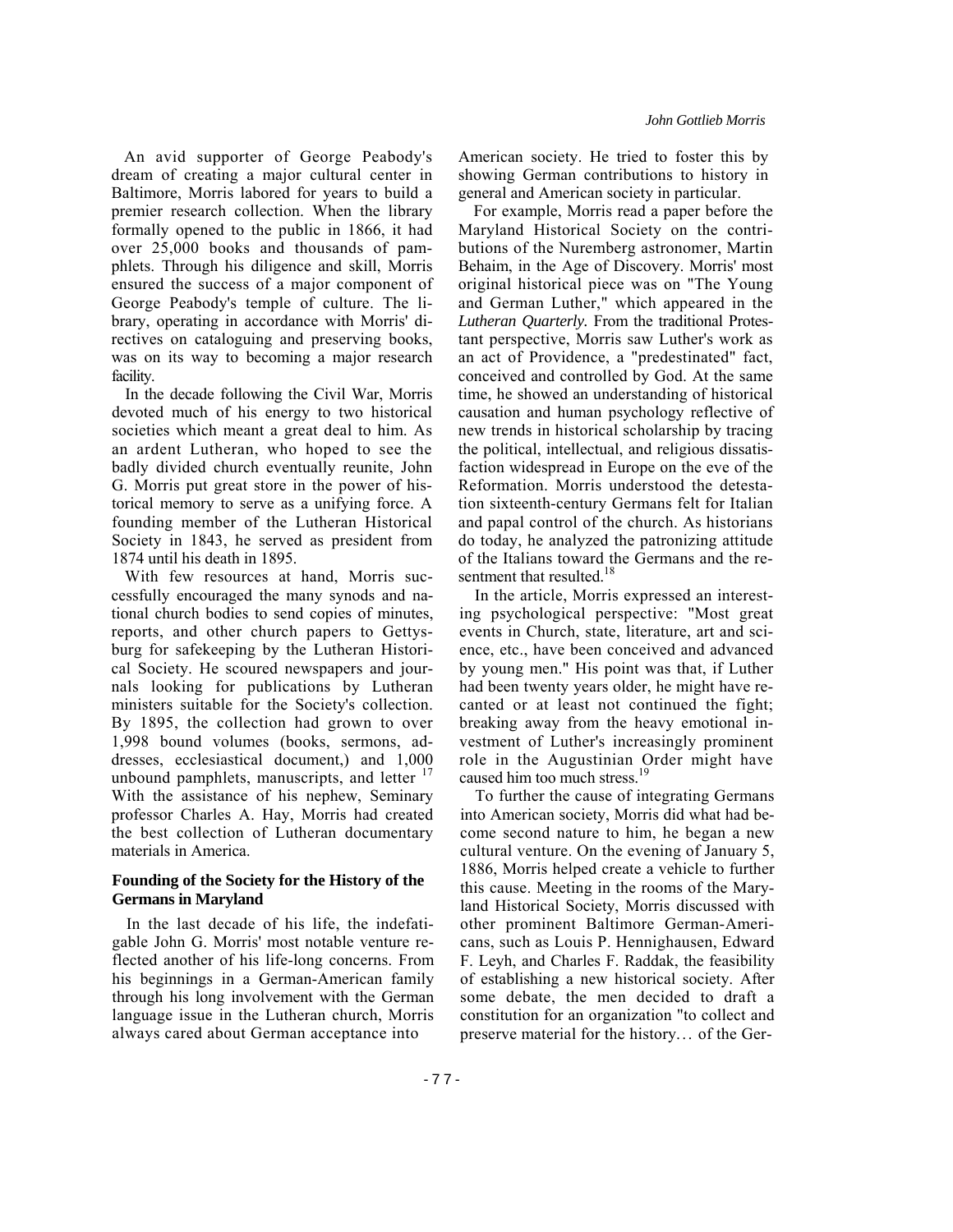mans in the growth and development of the American, Nation, especially in Maryland."<sup>20</sup>

A month later on February 16, twenty-three men gathered, approved the draft constitution, and elected John G. Morris as the first president of the Society for the History of Germans in Maryland. Despite his devotion to his German heritage, Morris' primary identification as an American came through when he successfully argued for recording the minutes of Society meetings in English.<sup>21</sup> Within a year, membership grew to seventy-two. Until his death, the old scholar presided at the Society's nine monthly meetings each year and "discharged his duties faithfully."<sup>22</sup>

President Morris stimulated interest in the Society through a stream of papers he read at the monthly meetings. In one noteworthy paper, on the Egyptologist Gustavus Seyffarth Morris explained to members that the Society also had a duty to "exhibit the career of German individuals who have distinguished themselves in any department of human effort." With obvious pride, Morris observed that he had entertained the eminent scientist in his home. $^{23}$ 

As he did in all his scholarly ventures, Morris prepared a compilation—this one a list of all printed descriptions of America published by German settlers and visitors prepared from 1673 onward. Morris also donated books on German-American topics to build up the Society's fledgling collection. In the years remaining to him, Morris continued to use the Society to build bridges with other Americans. In the many papers he presented, Morris returned over and over to the theme of German cultural and patriotic contributions to the nation. He made his points in biographical essays on the Muhlenbergs, Conrad Weiser, and Baltimore pastor John Ulhorn, among others. He explored for his listeners the treatment of black slaves by Germans, the German experience in Baltimore, along with translations of numerous articles and essays.24

#### **Evaluation**

Active to within three weeks of his death on October 10, 1895, John G. Morris was memo-

rialized for his "intense patriotism" and "love of historical detail."<sup>25</sup> Whether in secular or religious arenas, he fought to raise the level of public appreciation for American science, American history, and the American experience in general. Essentially a man of the antebellum era, Morris believed that gentlemen of education and means had a responsibility to combat social disorder and elevate the character of public discourse.

John G. Morris, like others of his class, sought to counteract the economic, social, and political pressures tearing city, state, and nation apart. Cultural institutions were the principle vehicles in the struggle to achieve national identity and cohesiveness. What John G. Morris built as a cultural leader endures. An English-speaking Lutheranism rooted in America is a reality. The collections of the Maryland Historical Society and the Peabody Institute represent major steps in making knowledge and culture more accessible to society at large. The Society for the History of the Germans in Maryland continues to recognize and honor German cultural contributions to the nation.

John G. Morris shone in that tier of talented and ambitious men who created the research collections and built the scientific and historical societies. His life work contributed significantly to the cultural journey of nineteenthcentury America and in no small measure molded the era that followed. It was an enduring legacy left by the first president of the Society for the History of the Germans in Maryland.

> ó Michael J. Kurtz The National Archives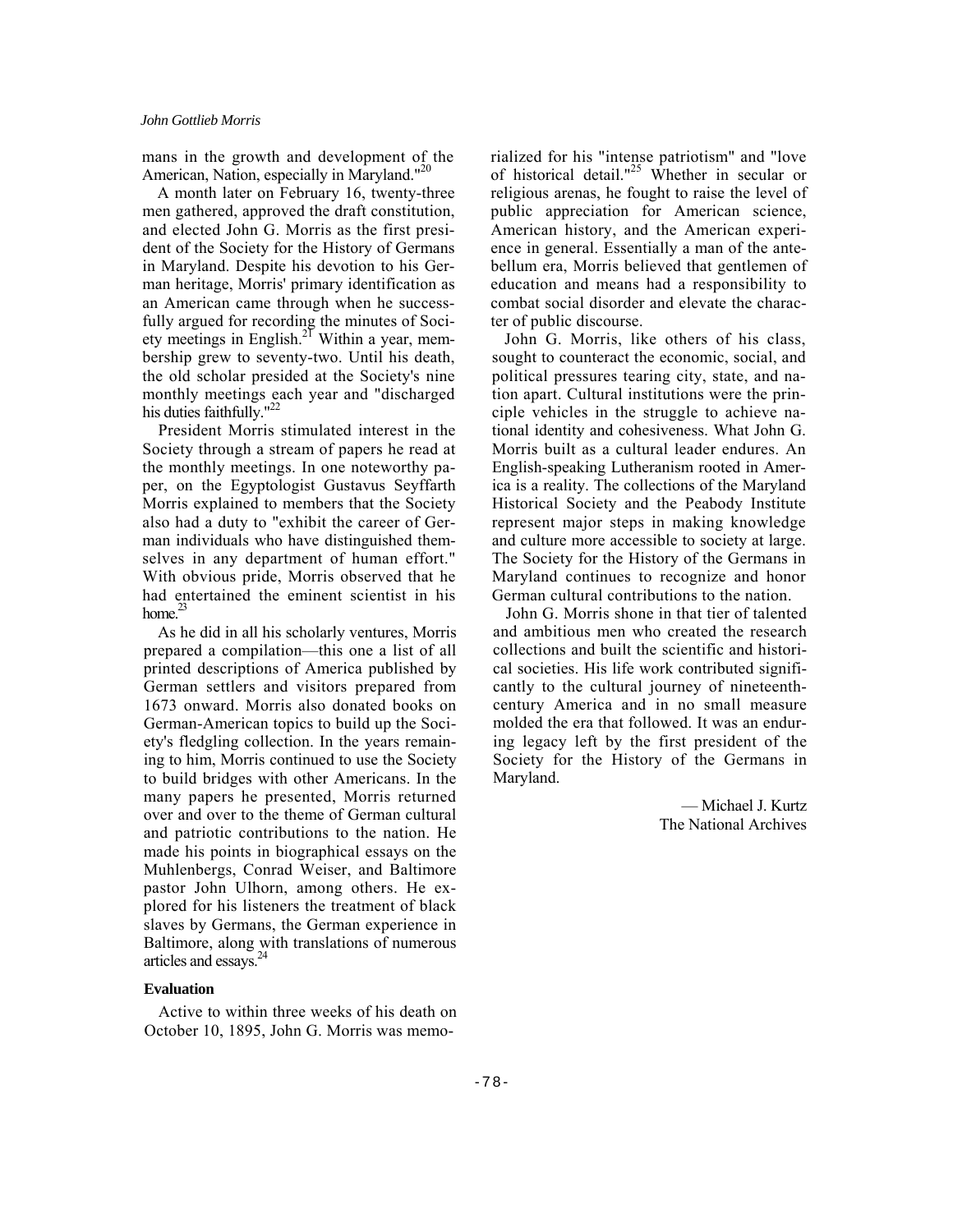1 Michael J. Kurtz, "Being a Renaissance Man in Nineteenth Century Baltimore: John Gottlieb Morris," *Maryland Historical Magazine, Vol.* 89 (Summer 1994): 156- 158; Michael J. Kurtz, "John G. Morris: The Scientist Informed by Faith," *Lutheran Theological Seminary Bulletin,*  Vol.71 (Fall 1991): 51-52.

John G. Morris, *Life Reminiscences of an Old Lutheran Minister* (Philadelphia: Lutheran Publication Society, 1896), 26, 28. <sup>3</sup>

<sup>3</sup>Morris, *Life Reminiscences*, 47.

<sup>4</sup>John G. Morris to Spencer F. Baird, 18 July 1844, Papers of John G. Morris, Lutheran Theological Seminary, Gettysburg, PA.

Abdel Ross Wentz, *History of Gettysburg Theological Seminary, 1826-1926* (Philadelphia: United Lutheran Publication House, 1926), 245.

 $6$ John G. Morris, "Cabinet of the Linnaean Association," *The Literary Record and Journal of the Linnaean Association of Pennsylvania College,* 1 (November 1844): 3-52. <sup>7</sup>

Morris, *Life Reminiscences,* 166-167. <sup>8</sup>

Raymond M. Host, 'John Bachman, Man of Faith, Man of Science," *Lutheran Quarterly 2* (Summer 1988): 218.

Charles H. Glatfelter, A *Salutary Influence: Gettysburg College, 1832-1985* (Gettysburg: Gettysburg College, 1987),

pp. 103-111. 10John G. Morris, *An Address Delivered Before the Linnaean Association of Pennsylvania College, September 14, 1847* 

(Gettysburg: H. C. Neinstedt, 1847), 3.<br><sup>11</sup>*Annual Reports of the Society for the History of the Germans in Maryland, 1894-1896* (Baltimore: C. W. Schneidereith

and Sons, 1896), 4.<br><sup>12</sup>Annual *Report of the Officers and Committees of the Maryland Historical Society for 1884-1885* (Baltimore: John Murphy and Company, 1885), 8-10.

13John G. Morris, *Catalogue of the Described Lepidoptera of North America* (Washington, B.C., Smithsonian Institution, 1860); John G. Morris, *Synopsis of the Described Lepidoptera of North American, Part 1: Diurnal and Crepuscular Lepidoptera*  (Washington, DC, Smithsonian Institution, 1862).<br> $14^n$ Entomological Reminiscences of William H.

Edwards," *Journal of the New York Entomological Society,* LIX (June 1951): 135-136.<br><sup>15</sup>Herbert Osborn, Fragments of Entomological History,

Including Some Personal Recollections of Men and Events

(Columbus, OH: The Author, 1937), 167-168. 16Arnold Mallis, *American Entomologists* (New **Brunswick** 

NJ: Rutgers University Press, 1971), 304-308. *17Proceedings of the General Synod of the Evangelical* 

<sup>18</sup>John G. Morris, "The Young and German Luther,"

*Lutheran Quarterly* (January 1882), 7-12.<br><sup>19</sup>Morris, "The Young and German Luther." *<sup>20</sup>First Annual Report of the Secretary of the Society for the History of the Germans in Maryland* (Baltimore: Isaac

Friedenwald, Printer, 1887), 15.<br><sup>21</sup>Report of the Secretary, 16-17.<br><sup>22</sup>The Second Annual Report of the Secretary of the Society for *the History of the Germans in Maryland* (Baltimore: Theo.

Kroh and Sons, Printers, 1888), 9. *23The Third Annual Report of the Secretary of the Society for the History of the Germans in Maryland* (Baltimore: Theo. Kroh and Sons, Printers, 1889), 17-20. *24The Fifth, Seventh, Eighth, Ninth and Tenth Annual* 

*Reports of the Secretary of the Society for the History of the Germans in Maryland* (Baltimore: C. W. Schneidereith and Sons, 1891, 1893, 1896), 4, 3-4, 11-19. 25Maryland Historical Society, *Minutes of Society Meetings,* 

11 November 1895.